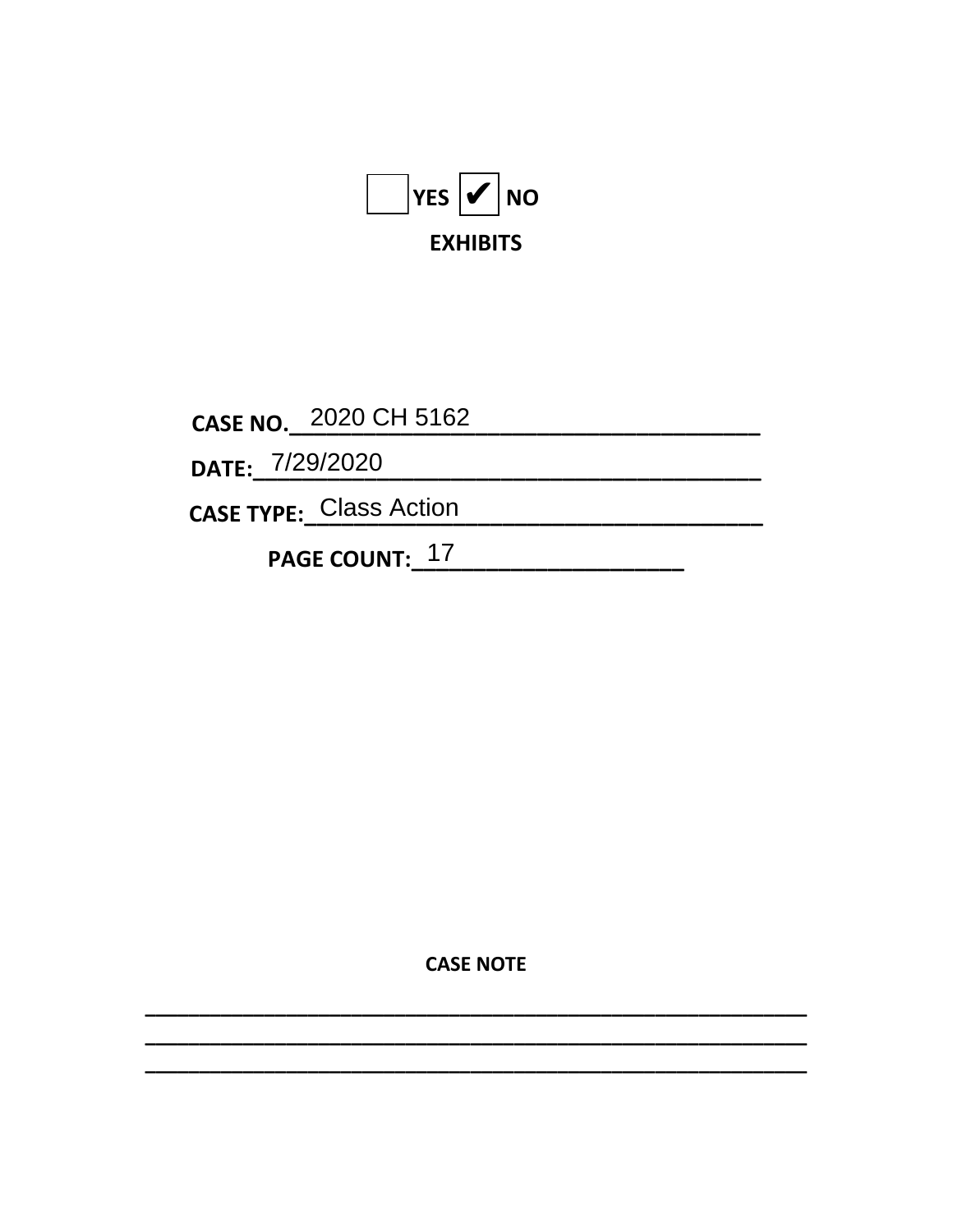# IN THE CIRCUIT COURT OF COOK COUNTY COUNTY DEPARTMENT, CHANCERY DIVISION

|                                     | 2020CH05162                |
|-------------------------------------|----------------------------|
| PETER KOPSAFTIS,<br>CHRIS LARDAKIS, | 9928566                    |
| Plaintiff,                          | Case Number: 2020CH05162   |
| V.                                  | <b>JURY TRIAL DEMANDED</b> |
| PROGRESIVE UNIVERSAL INSURANCE CO., |                            |
| PROGRESSIVE NORTHERN INSURANCE CO., |                            |
|                                     |                            |
| Defendant.                          |                            |

FILED 7/29/2020 1:37 PM DOROTHY BROWN CIRCUIT CLERK COOK COUNTY, IL 2020CH05162

# CLASS ACTION COMPLAINT

Plaintiffs, Peter Kopsaftis and Chris Lardakis, by and through undersigned counsel and on behalf of themselves and all other similarly situated, hereby submit this Class Action Complaint against defendants, Progressive Universal Insurance Co. and Progressive Northern Insurance Co., and in support thereof, states as follows:

# Nature of the Action

1. This action seeks classwide relief for defendant Progressive Universal Insurance Co.'s and Progressive Northern Insurance Co.'s failure to provide fair and appropriate insurance premium relief to its Illinois auto policyholders in the midst of the COVID-19 pandemic.

2. This is a proposed class action brought on behalf of all Illinois residents who were auto insurance policyholders of defendant Progressive Universal Insurance Co.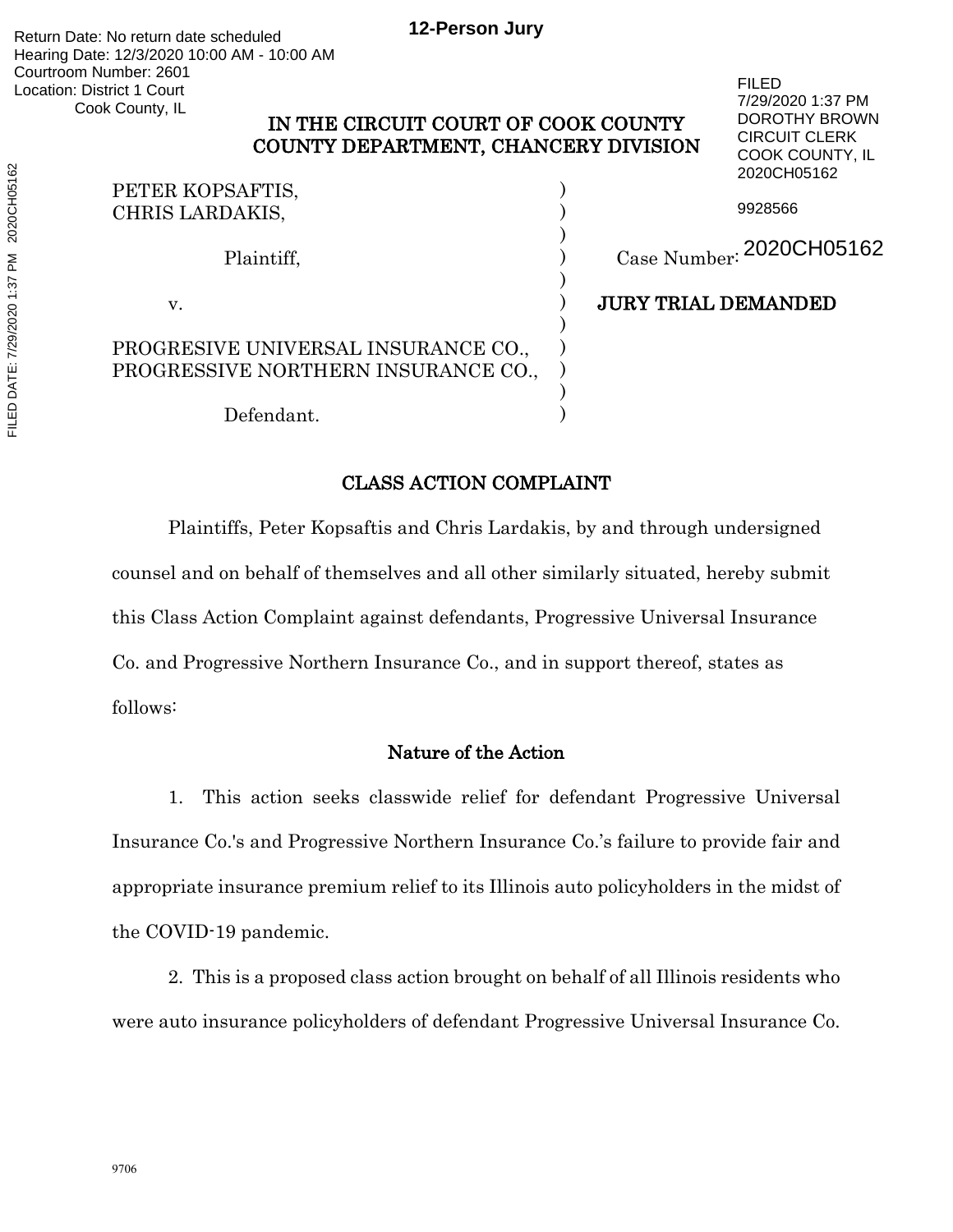and Progressive Northern Insurance Co. as of March 1, 2020, and who have thereafter continued to be Progressive auto policyholders.

### The Parties

3. Plaintiff Peter Kopsaftis is a resident of the State of Illinois, and a current auto insurance policyholder of defendant Progressive Universal Insurance Co.

4. Plaintiff Chris Lardakis is a resident of the State of Illinois, and a current auto insurance policyholder of defendant Progressive Northern Insurance Co.

5. Defendant Progressive Universal Insurance Co. and Progressive Northern Insurance Co. (collectively referred to as "Progressive") is a Wisconsin corporation with offices at 6300 Wilson Mills Rd. Mayfield Village, Ohio 44143. It is engaged in the business of insurance, and regularly sells automobile insurance in Illinois.

#### Factual Background Applicable to the Proposed Class

6. Progressive is a prolific underwriter of automobile insurance in Illinois.

7. On information and belief, and throughout the entirety of the COVID-19 pandemic, Progressive has enjoyed a substantial share of the auto insurance market in Illinois. At all times relevant to this case, Progressive has derived substantial revenues and profits from the sale of auto insurance in Illinois.

#### Jurisdiction and Venue

8. This Court has subject matter jurisdiction over the parties' controversy under Article VI, Section 9 of the Illinois Constitution.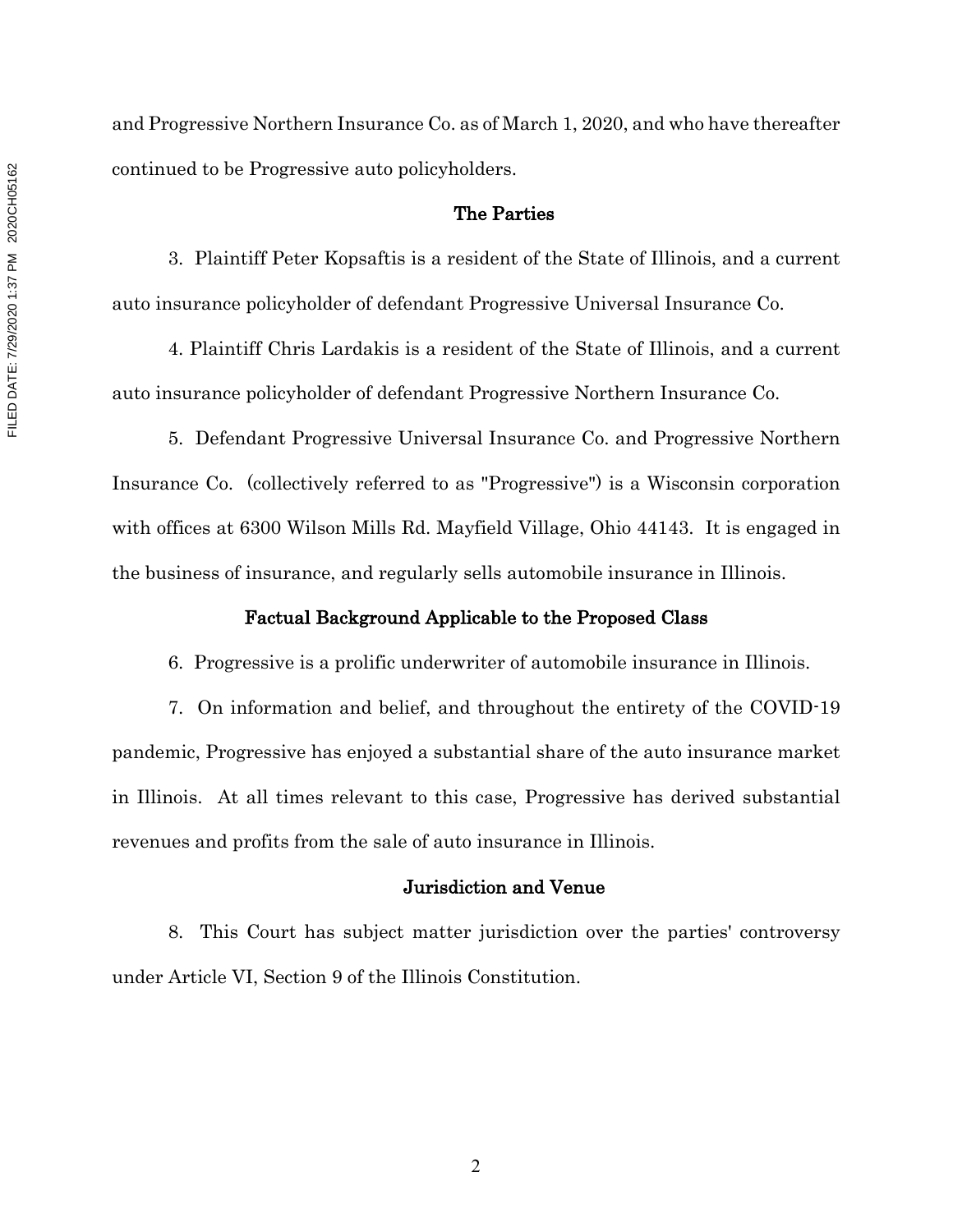9. This Court has personal jurisdiction over Progressive because Progressive's contacts with Illinois are so substantial and of such a nature as to render Progressive at home in Illinois.

10. Venue is proper in Cook County pursuant to ILCS 5/2-101 and 5/2-102 because Progressive is a resident of Cook County.

# The COVID-19 Pandemic and Its Relationship to Auto Insurance Premiums

11. COVID-19, short for "coronavirus disease 2019," is a novel, virus-borne, and potentially deadly respiratory illness. Since its emergence in late 2019, it has spread rapidly across the globe, reaching pandemic levels. On January 20, 2020, it was declared a "public health emergency of international concern" by the World Health Organization. A week later, the U.S. Secretary of Health and Human Services declared the virus a public health emergency in the United States.

12. COVID-19 is highly contagious and appears capable of spreading exponentially through transmission by persons who are symptomatic, asymptomatic, or presymptomatic.

13. As of the date of this complaint, the U.S. Centers for Disease Control and Prevention has recorded nearly 3.5 million cases of COVID-19, and over 135,000 COVID-related deaths, in the U.S. alone. Illinois, meanwhile, has thus far suffered over 7,000 COVID-related deaths.1

<sup>&</sup>lt;sup>1</sup> Https://coronavirus.illinois.gov/s/ (last visited July 16, 2020).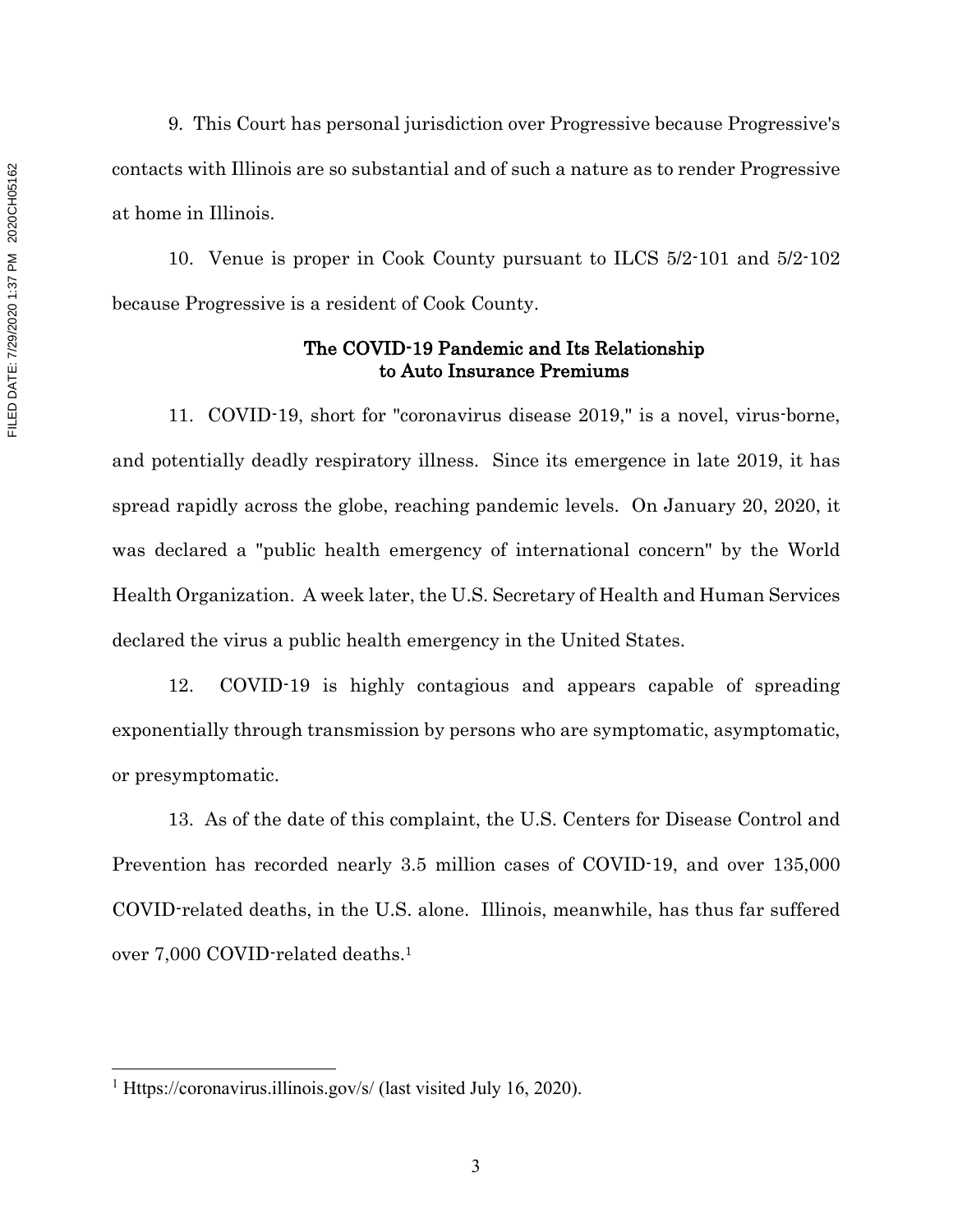FILED DATE: 7/29/2020 1:37 PM 2020CH05162 FILED DATE: 7/29/2020 1:37 PM 2020CH05162

14. On March 9, 2020, Illinois Governor J.B. Pritzker issued the first of several Gubernatorial Disaster Proclamations with respect to the COVID-19 crisis. In that proclamation, Gov. Pritzker stated his finding, pursuant to Section 7 of the Illinois Emergency Management Agency Act, 20 ILCS 3305/7, that a disaster exists within the State of Illinois, and that "all counties in the State of Illinois" constitute "a disaster area."2

15. On March 13, 2020, Gov. Pritzker issued his COVID-related Executive Orders 2020-04 and 2020-05, ordering the cancellation of "all public and private gatherings in the State of Illinois of 1,000 or more people," and (effective March 17, 2020) closing "all public and private schools in Illinois serving pre-kindergarten through 12th grade students[.]"3

16. On March 16, 2020, Gov. Pritzker issued his COVID-related Executive Order 2020-07, ordering "all businesses in the State of Illinois that offer food or beverages for on-premises consumption — including restaurants, bars, grocery stores, and food halls" to "suspend service for and . . . not permit on-premises consumption."4

<sup>&</sup>lt;sup>2</sup> Https://www2.illinois.gov/sites/gov/Documents/CoronavirusDisasterProc-3-12-2020.pdf (last visited July 16, 2020).

<sup>3</sup> Https://www2.illinois.gov/Pages/Executive-Orders/ExecutiveOrder2020-04.aspx; https://www2.illinois.gov/Pages/Executive-Orders/ExecutiveOrder2020-05.aspx (last visited July 16, 2020).

<sup>4</sup> Https://www2.illinois.gov/Pages/Executive-Orders/ExecutiveOrder2020-07.aspx (last visited July 16, 2020).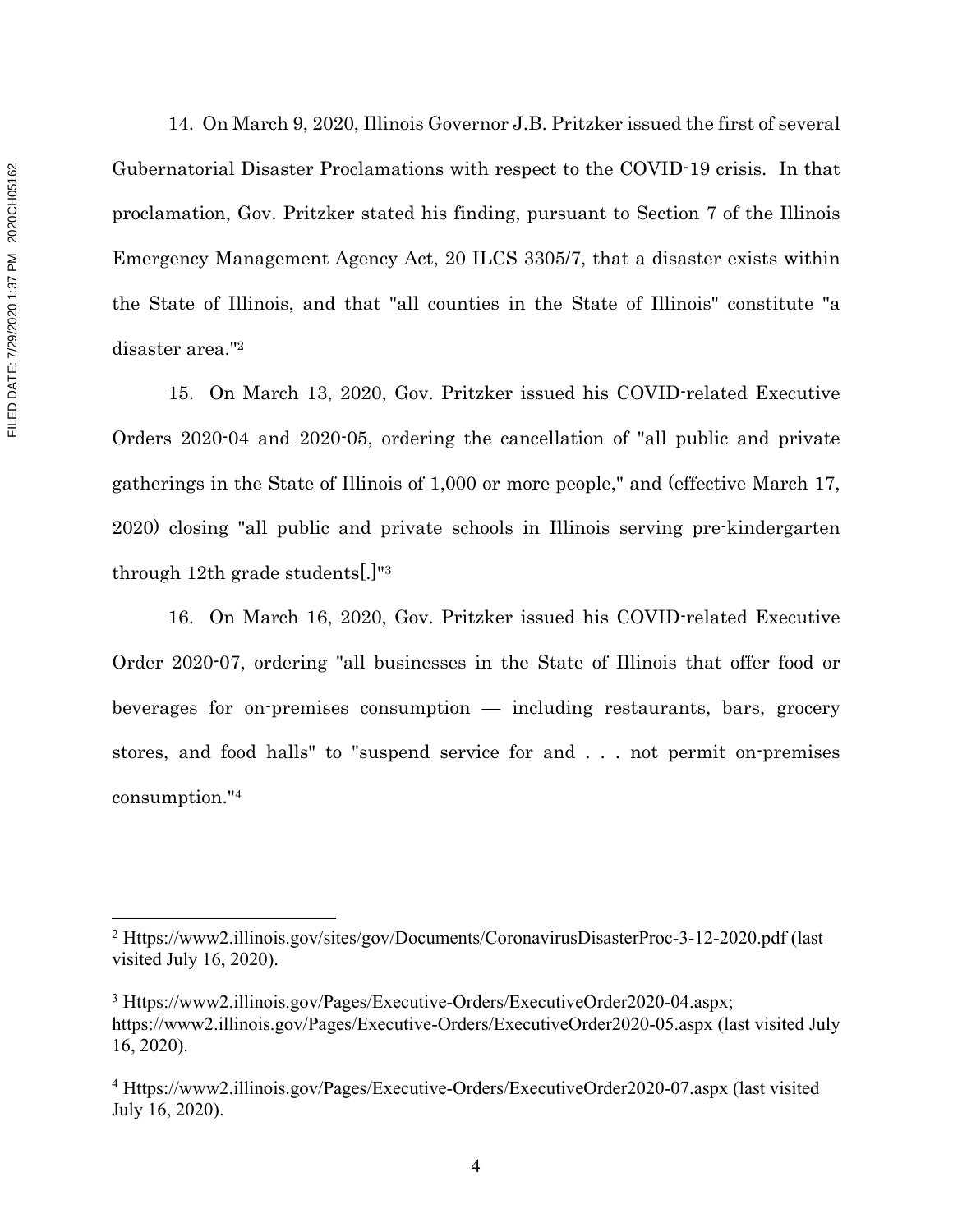FILED DATE: 7/29/2020 1:37 PM 2020CH05162 FILED DATE: 7/29/2020 1:37 PM 2020CH05162

17. On March 20, 2020, Gov. Pritzker issued his COVID-related Executive Order 2020-10, requiring (with specified exceptions) "all individuals currently living within the State of Illinois" to "stay at home or at their place of residence," and ordering "all nonessential businesses and operations in Illinois to cease."5

18. The practical effect of the COVID-19 crisis and the State of Illinois' response thereto has been to dramatically empty Illinois' roads of vehicle traffic. Simply stated, with nonessential businesses closed, with schools closed, and with people forced by the exigencies of a public health crisis to shelter in place, Illinois residents are driving less frequently and less far.

19. According to data collected by the Consumer Federation of America ("CFA"), this COVID-driven reduction in "vehicle miles" traveled by Illinois residents has been quite pronounced throughout Illinois.<sup>6</sup> For example, the CFA reports that vehicle miles traveled in Illinois dropped by:

- 42% during the seven-day period from March 15, 2020 to March 21, 2020;
- 67% during the seven-day period from March 22, 2020 to March 28, 2020;
- 67% during the seven-day period from March 29, 2020 to April 4, 2020;

<sup>5</sup> Https://www2.illinois.gov/Pages/Executive-Orders/ExecutiveOrder2020- 10.aspx#:~:text=Stay%20at%20home%20or%20place,allowed%20in%20this%20Executive%20 Order (last visited July 16, 2020).

<sup>&</sup>lt;sup>6</sup> The Consumer Federation of America is a nonprofit association of over 250 consumer groups. Part of the Center for Economic Justice, the CFA works to advance the interests of consumers through research, advocacy, and education.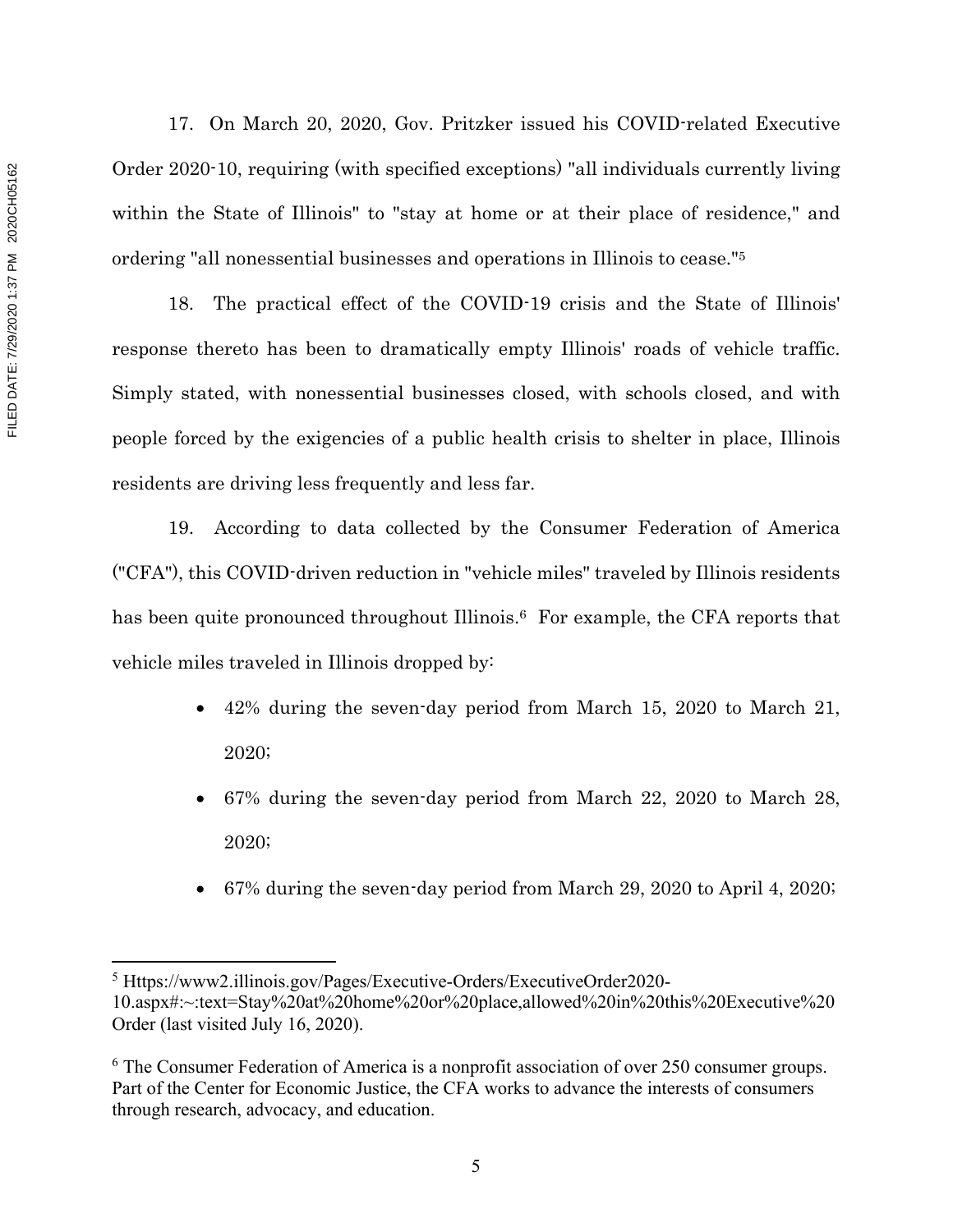- 67% during the seven-day period from April 5, 2020 to April 11, 2020;
- 68% during the seven-day period from April 12, 2020 to April 18, 2020; and
- 64% during the seven-day period from April 19, 2020 to April 25, 2020.

20. When fewer people drive fewer miles, fewer motor vehicle accidents — and, therefore, fewer auto insurance claims — are the result. The COVID-19 pandemic has thus led to a dramatic reduction in Illinois auto insurance claims. This profound drop in auto insurance claims (as compared to pre-COVID levels) will almost certainly continue for the foreseeable future, and for as long as the COVID crisis continues.

21. In particular, the COVID-19 pandemic has led to a dramatic reduction in the number of Illinois auto insurance claims that have been submitted and will be submitted to Progressive.

22. Personal insurance rates are set to cover future expected claims and expenses. Auto insurers develop such rates by extrapolating from recent historical experience with premium payments, claims submitted, claim settlement expenses, and non-claim selling and administrative expenses, and then projecting future claims and costs from that data.

23. As a result of COVID-19 restrictions, auto insurers' (including Progressive's) assumptions about future claims in Illinois became dramatically overstated when, in mid-March of 2020, the state's roads emptied, and the frequency of motor vehicle accidents and insurance claims dropped precipitously and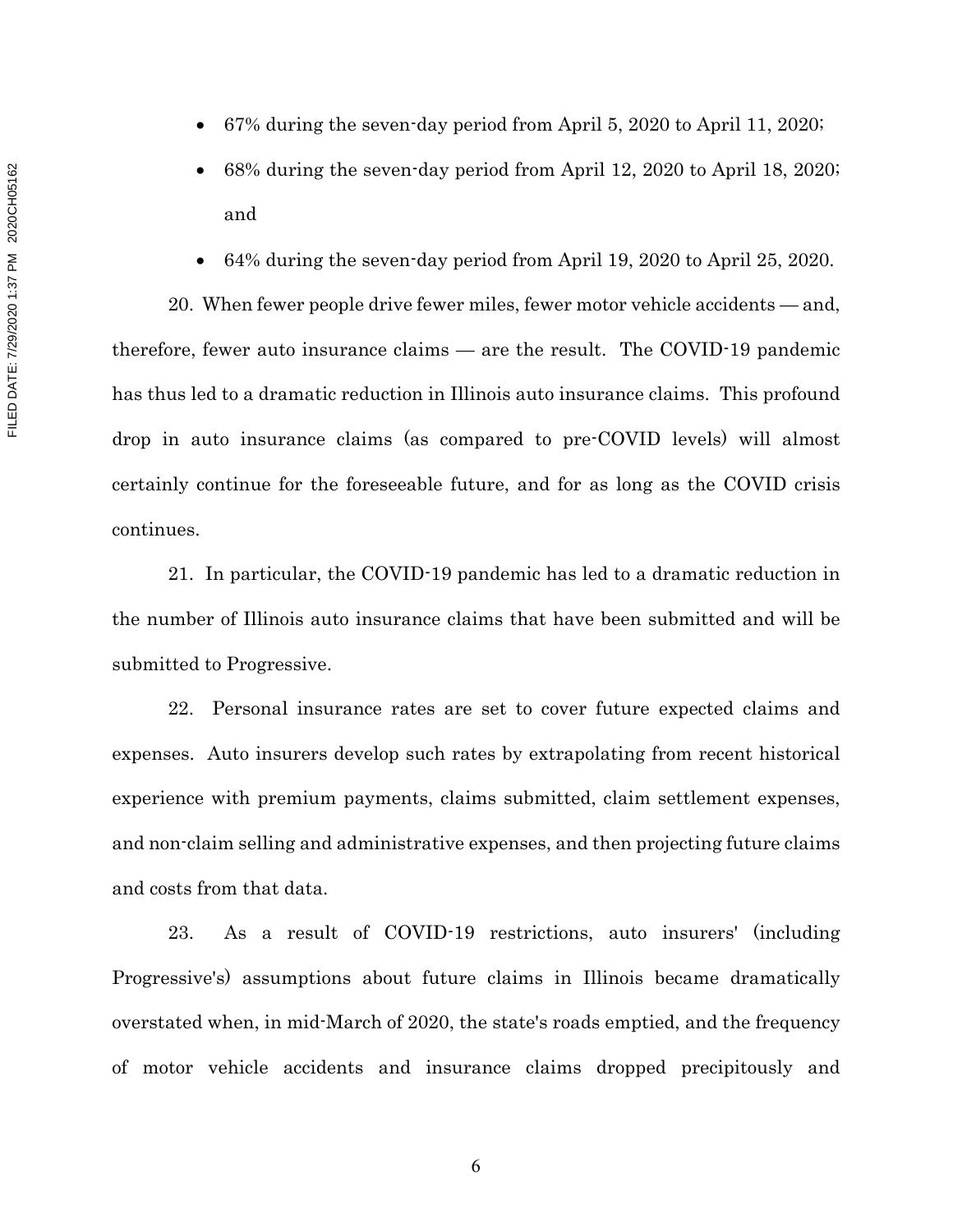immediately. This rendered the premiums charged by Progressive to its Illinois policyholders grossly excessive, not only for new policyholders going forward, but also for existing policyholders whose premiums were based on the overstated and obsolete claim projections.

#### Progressive's Wrongful Conduct

24. Recognizing the windfall in premiums that the auto insurance industry will reap as a result of COVID-19, many auto insurers have provided premium relief to their policyholders. For example, the State Farm companies, which possess the largest market share for auto insurance in the U.S., have given their auto policyholders a 25% credit on premiums for the period from March 20, 2020 to May 31, 2020.

25. By contrast, the premium relief offered by Progressive to its Illinois policyholders has been grossly inadequate and designed to secure for Progressive an unearned and unfair windfall.

26. Specifically, Progressive has provided a premium credit of 20% for the month of April and promised future credits for subsequent months. This, however, is inadequate as the COVID-19 crisis has rendered the premiums paid for these existing policies grossly excessive. A 20% credit falls far short of the relief that any fair and reasonable actuarial analysis would require.

27. Progressive's premium relief compares unfavorably to all or substantially all of the premium-relief programs established by other Illinois auto insurers in response to the COVID-19 crisis.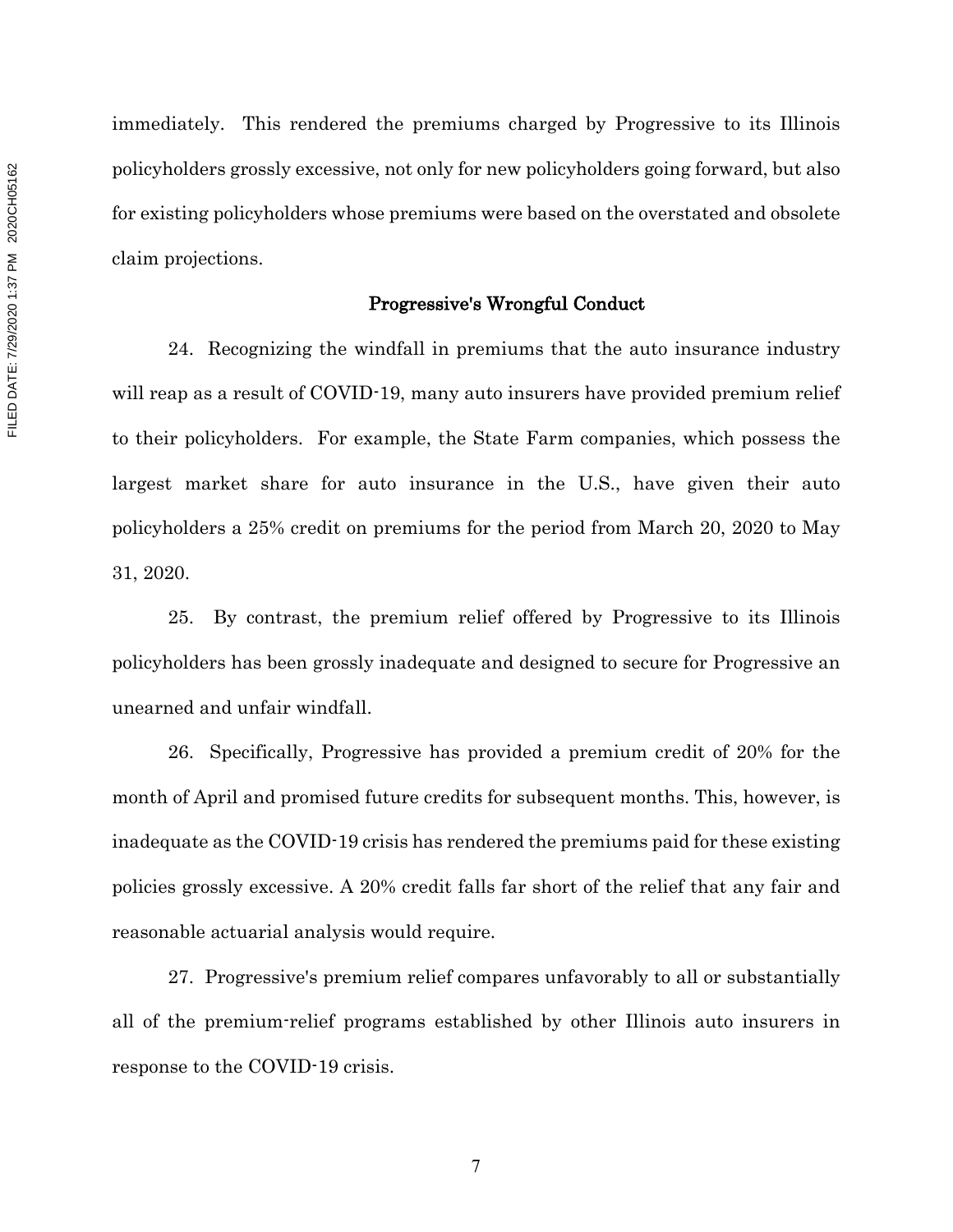#### Class Certification Allegations

28. Plaintiffs Peter Kopsaftis and Chris Lardakis bring this action on behalf of themselves and all others similarly situated, as representative of the following proposed classes: All Illinois residents who were auto insurance policyholders of defendant Progressive as of March 1, 2020, and who have thereafter continued to be Progressive auto policyholders.

29. This action is brought and may properly be maintained as a class action pursuant to 735 ILCS 5/2-801 because:

a. The proposed class is so numerous that the individual joinder of all absent class members is impracticable. While the exact number and identities of proposed class members is presently unknown, and can only be determined through investigation and discovery, plaintiff is informed and believes that the proposed class includes over 1,000 members.

b. There are questions of fact or law common to each member of the proposed class, and these common questions predominate over any questions affecting only individual members. Such common questions include:

i. Whether each member of the proposed class was a policyholder under an existing Progressive auto insurance policy as of March 1, 2020, and has since continued to be a Progressive policyholder;

ii. Whether each member of the proposed class has been offered or provided with the inadequate premium relief described in paragraph 25 above;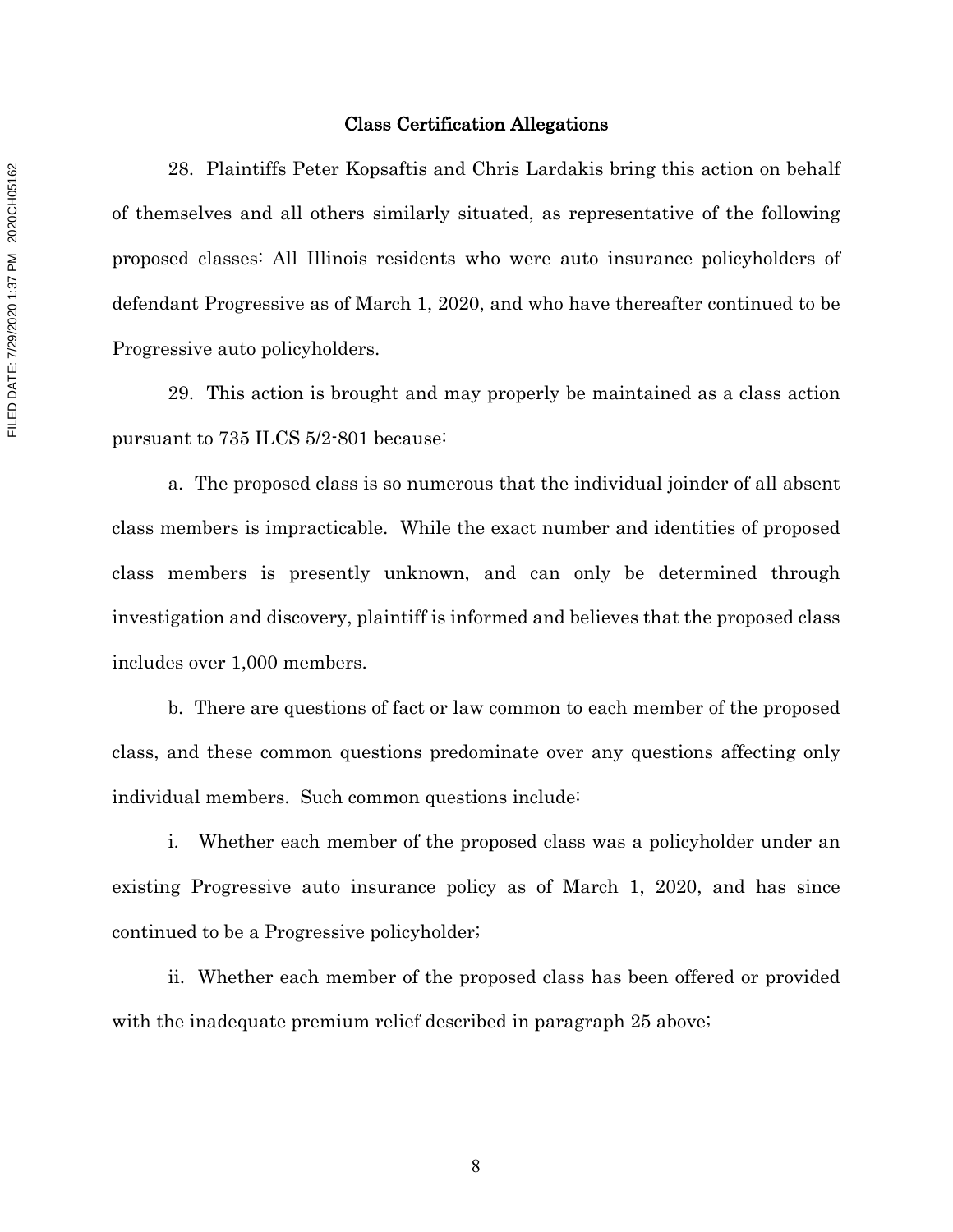iii. Whether the fairness and/or reasonableness of Progressive's program of premium relief, as described in paragraph 25 above, is governed by the terms of its auto policies;

iv. Whether Progressive's offer or provision of premium relief, as described in paragraph 25 above, constitutes an unfair or deceptive act or practice;

v. Whether Progressive implemented its offer of premium relief, as described in paragraph 25 above, with the expectation that others would rely upon any misrepresentation, or any concealment or omission of material fact, subsumed within such offer;

vi. Whether Progressive's program of premium relief, as described in paragraph 25 above, is unfair and/or unreasonable;

vii. Whether Progressive's program of premium relief, as described in paragraph 25 above, constitutes a breach of the implied covenant of good faith and fair dealing contained in each of the company's Illinois auto policies;

viii. Whether Progressive's program of premium relief, as described in paragraph 25 above, results in unjust enrichment to Progressive; and

ix. Whether Progressive owes greater COVID-related premium relief to its Illinois auto policyholders.

c. The plaintiff will fairly and adequately protect the interests of the proposed class.

d. Classwide resolution of the dispute is an appropriate method for the fair and efficient adjudication of the proposed class's controversy with Progressive.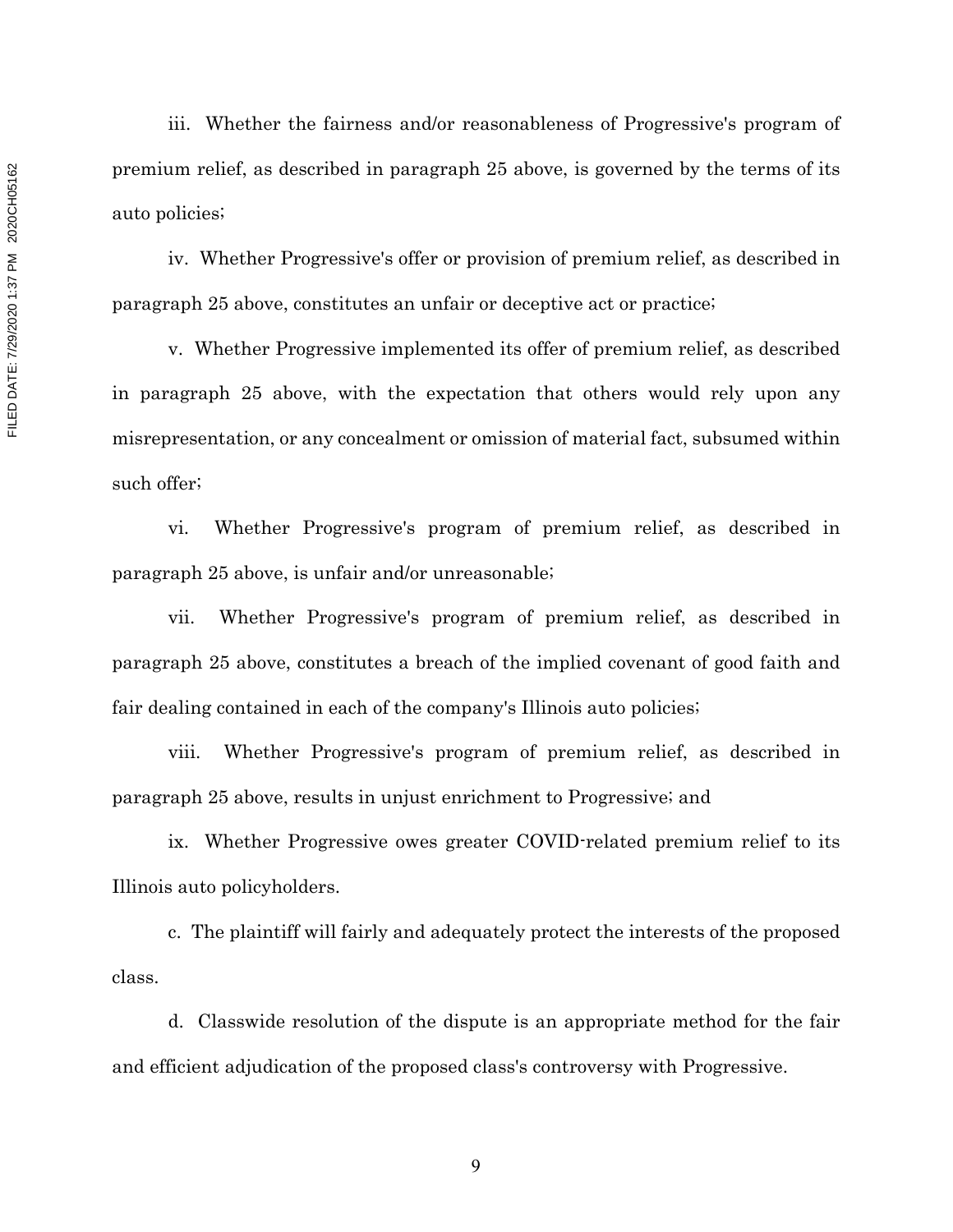#### COUNT I

#### Declaratory Relief

30. Plaintiffs Peter Kopsaftis and Chris Lardakis bring this action on behalf of themselves and all others similarly situated, repeat and incorporate by reference the allegations set forth in paragraphs 1 through 29 above.

31. Progressive's program of premium relief, as described in paragraph 26 above, unlawfully deprives its Illinois auto policyholders of the full and fair COVIDrelated premium relief to which they are entitled.

32. Progressive's program of premium relief, as described in paragraph 26 above, is designed to secure for Progressive, and has secured and will continue to secure for Progressive, an unfair windfall at the expense of Progressive's Illinois auto policyholders.

33. Progressive's program of premium relief, as described in paragraph 26 above, is unlawful.

34. An actual controversy of a justiciable nature exists between the plaintiff, on behalf of himself and all others similarly situated (on the one hand) and Progressive (on the other), concerning the parties' rights and obligations with respect to Progressive's program of COVID-related premium relief.

35. The controversy is of sufficient immediacy to justify the entry of a declaratory judgment.

36. An award of declaratory relief by this Court will terminate some or all of the existing controversy between the parties.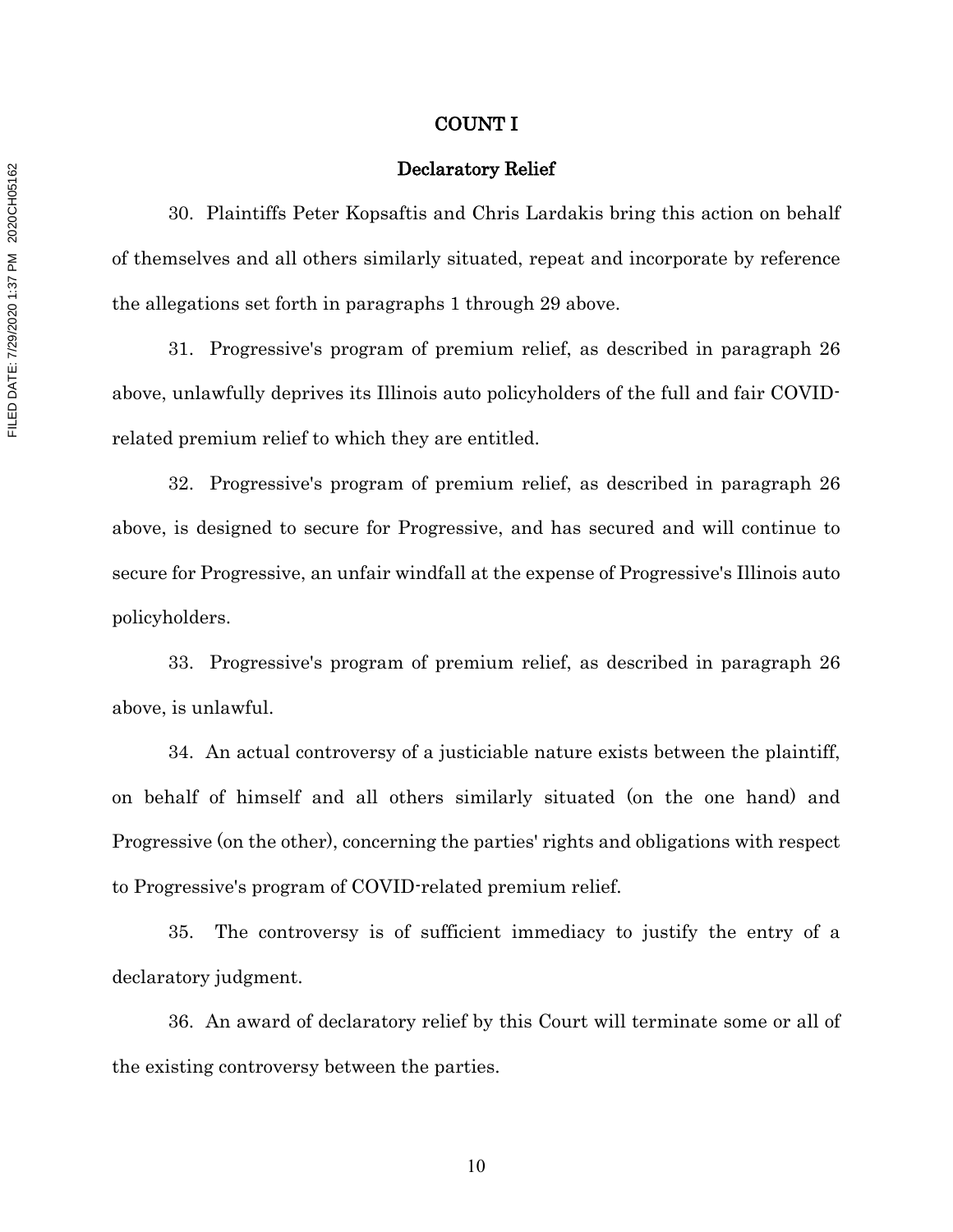#### COUNT II

#### Illinois Consumer Fraud and Deceptive Business Practices Act

37. Plaintiffs Peter Kopsaftis and Chris Lardakis bring this action on behalf

of themselves and all others similarly situated, repeat and incorporate by reference

the allegations set forth in paragraphs 1 through 36 above.

38. The Illinois Consumer Fraud and Deceptive Business Practices Act

("ICFA") makes unlawful:

Unfair methods of competition and unfair or deceptive acts or practices, including but not limited to the use or employment of any deception, fraud, false pretense, false promise, misrepresentation or the concealment, suppression or omission of any material fact, with intent that others rely upon the concealment, suppression or omission of such material fact, or the use or employment of any practice described in Section 2 of the "Uniform Deceptive Trade Practices Act", approved August 5, 1965,1 in the conduct of any trade or commerce are hereby declared unlawful whether any person has in fact been misled, deceived or damaged thereby.

815 ILCS 505/2.

39. In making its offer of premium relief, Progressive represented to its Illinois auto policyholders (implicitly, if not explicitly) that such offer is fair and reasonable, when in fact it is neither.

40. In making its offer of premium relief, Progressive concealed from its Illinois auto policyholders, or omitted to share with such policyholders, the inadequacy and unfairness of that offer. Progressive engaged in such conduct with the intent that others rely upon such concealment and/or omission.

41. In making its offer of premium relief, Progressive concealed from its Illinois auto policyholders, or omitted to share with such policyholders, the fact that

FILED DATE: 7/29/2020 1:37 PM 2020CH05162 FILED DATE: 7/29/2020 1:37 PM 2020CH05162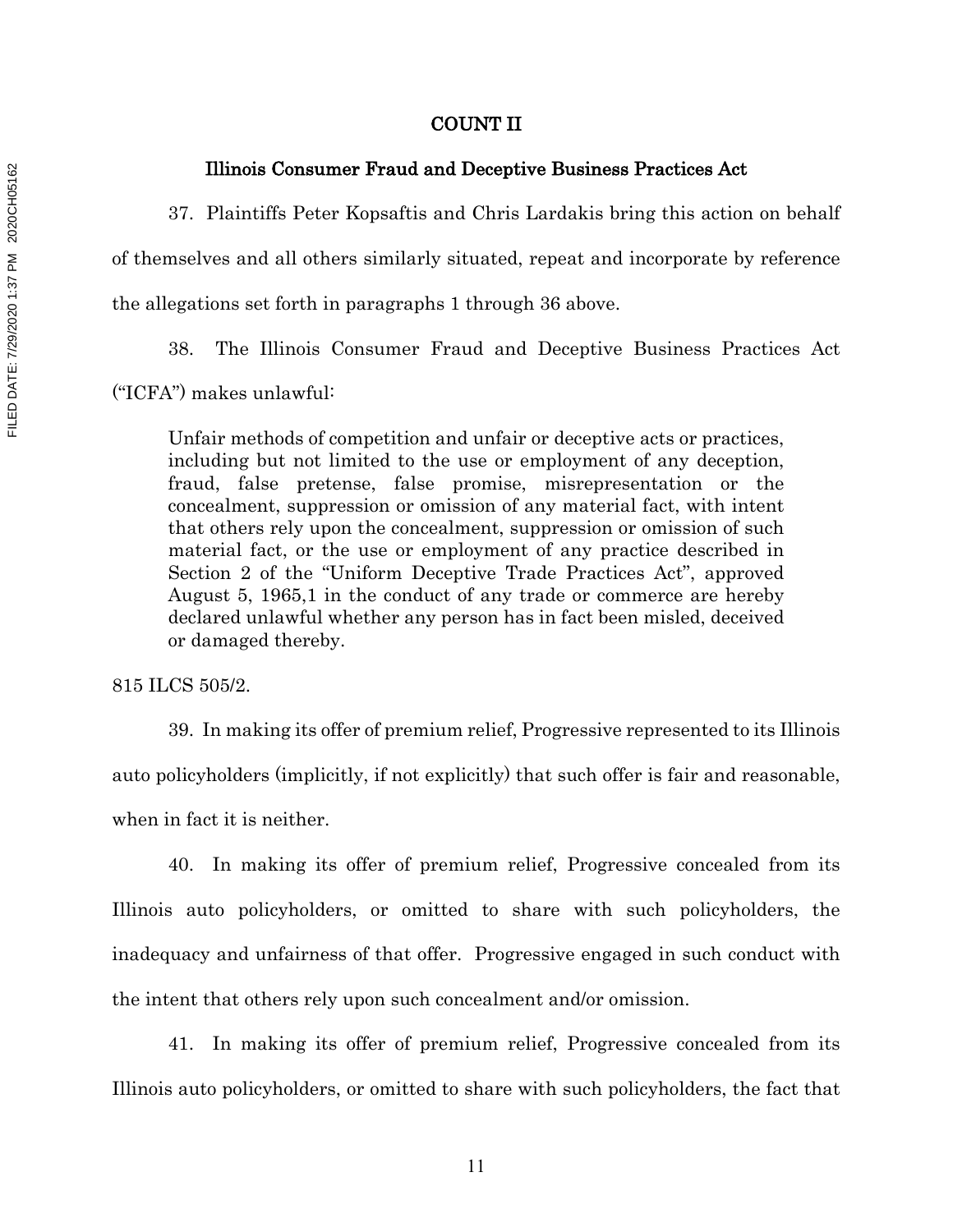such offer compares unfavorably to the COVID-19 premium relief offered by all or substantially all other Illinois auto insurers. Progressive engaged in such conduct with the intent that others rely upon such concealment and/or omission.

42. In making its offer of premium relief, Progressive expressly represented to its Illinois auto policyholders that they "we're committed to making sure that you have the protection and support you need." Progressive engaged in such conduct with the intent that others rely upon such concealment and/or omission.

43. The facts concealed or omitted by Progressive, as alleged within this Count II, were and continue to be material facts in the context alleged herein.

44. Progressive's conduct, as alleged above, is in violation of 815 ILCS 505/2.

45. As a direct result of Progressive's violation of 815 ILCS 505/2, plaintiffs Peter Kopsaftis and Chris Lardakis bring this action on behalf of themselves and all others similarly situated have been deprived of the COVID-related premium relief to which they are fairly and lawfully entitled.

### COUNT III

# Common Law Fraud

46. Plaintiffs Peter Kopsaftis and Chris Lardakis bring this action on behalf of themselves and all others similarly situated, repeats and incorporates by reference the allegations set forth in paragraphs 1 through 45 above.

47. In making its offer of premium relief, Progressive represented to its Illinois auto policyholders (implicitly, if not explicitly) that such offer is fair and reasonable,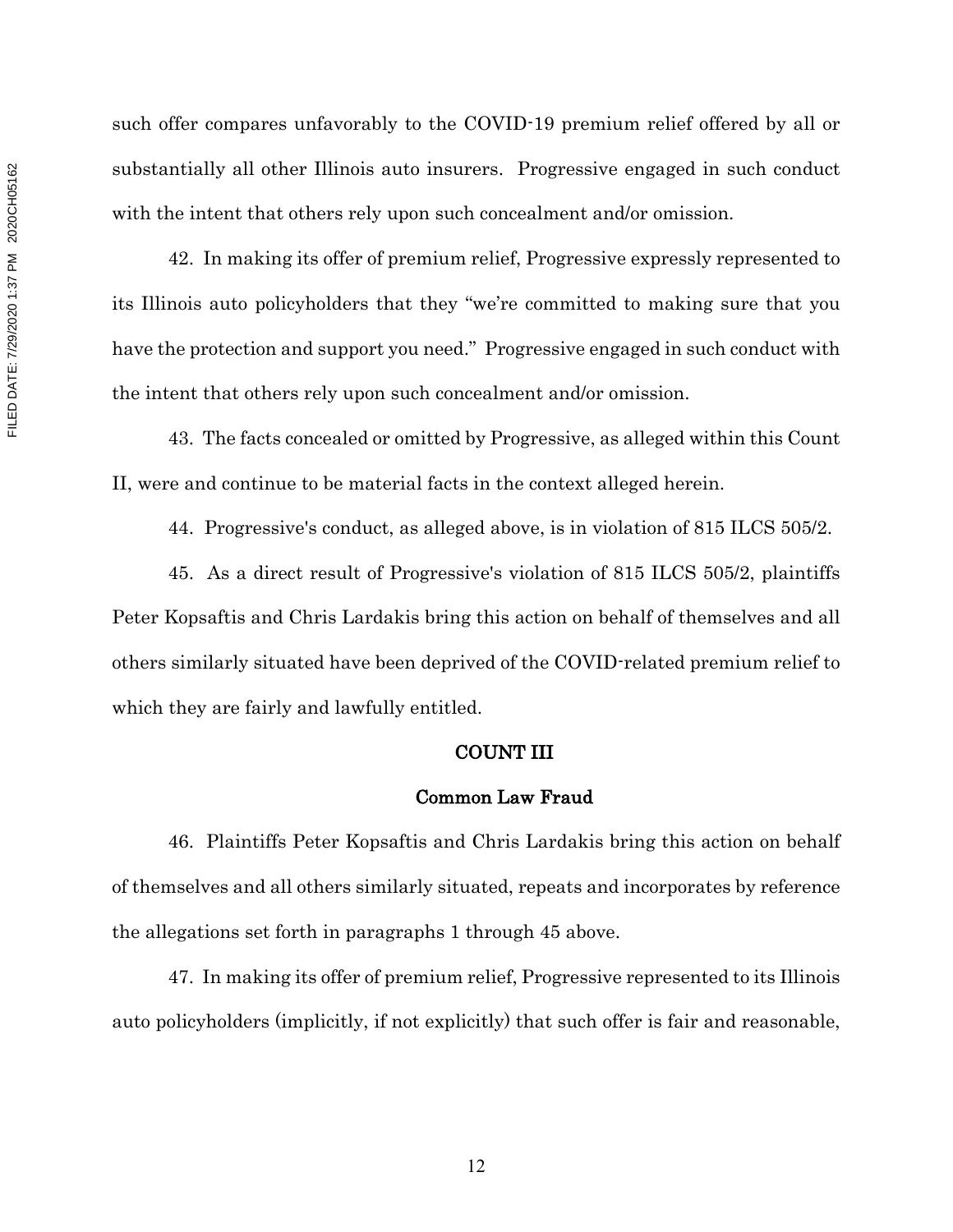when in fact it is neither. Progressive engaged in such conduct with the intent that its existing Illinois auto policyholders rely upon such representation.

48. In making its offer of premium relief, Progressive concealed from its Illinois auto policyholders, or omitted to share with such policyholders, the inadequacy and unfairness of that offer. Progressive engaged in such conduct with the intent that its existing Illinois auto policyholders rely upon such concealment and/or omission.

49. In making its offer of premium relief, Progressive has concealed from its Illinois auto policyholders, or omitted to share with such policyholders, the fact that such offer compares unfavorably to the COVID-19 premium relief offered by all or substantially all other Illinois auto insurers. Progressive engaged in such conduct with the intent that its existing Illinois auto policyholders rely upon such concealment and/or omission.

50. In making its offer of premium relief, Progressive expressly represented to its Illinois auto policyholders that the company is "committed to making sure that [its policyholders] have the protection and support [they] need" in connection with the coronavirus pandemic. Progressive engaged in such conduct with the intent that its existing Illinois auto policyholders rely upon such representation.

51. The facts represented, concealed, or omitted by Progressive, as alleged within this Count III, were and continue to be material facts in the context alleged herein.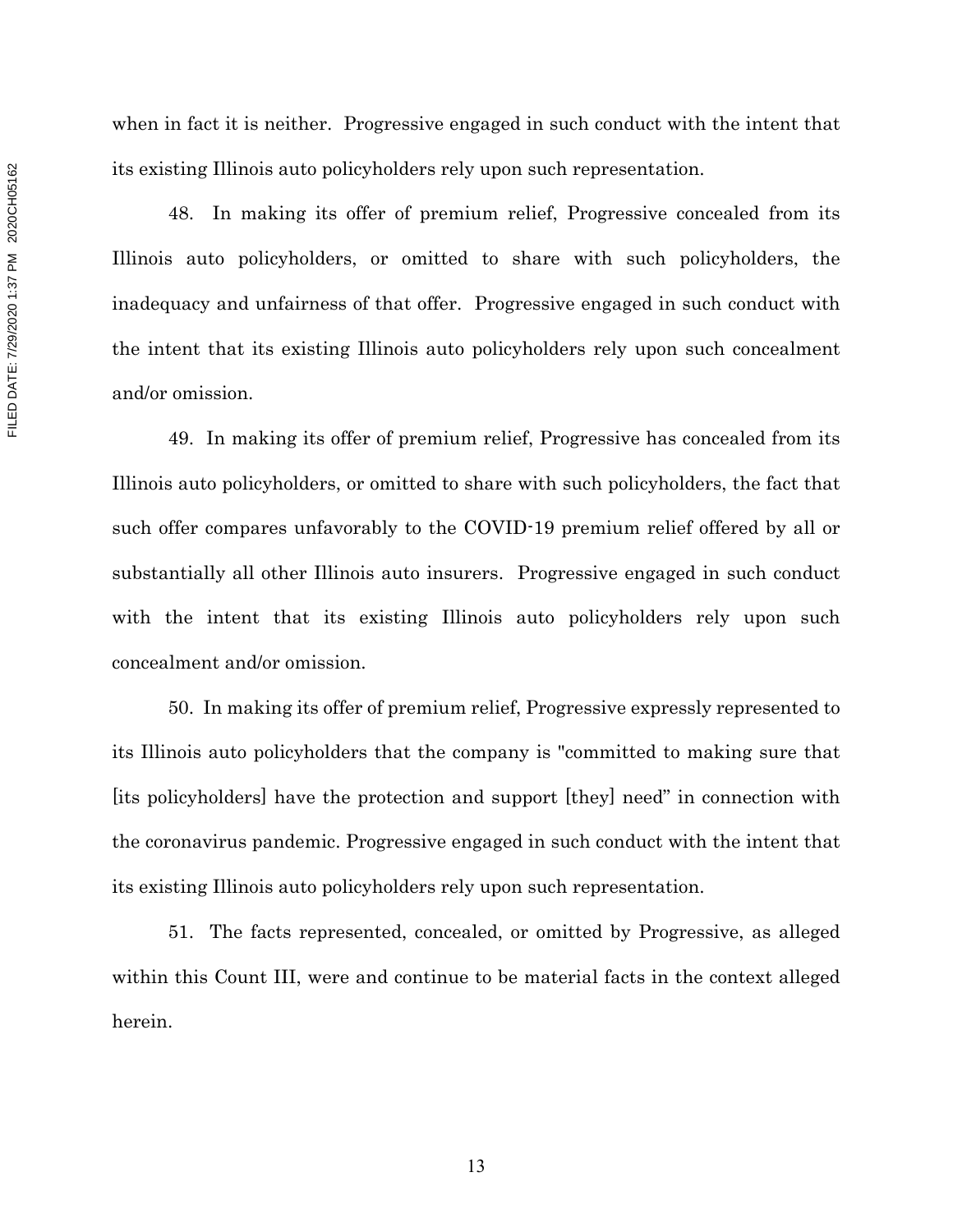52. In making its offer of premium relief, Progressive knew or believed that its representations and/or omissions, as alleged within this Count III, were false and/or deceptive.

53. Progressive's existing auto policyholders, including plaintiff, justifiably relied on the express and/or implied representations subsumed within the company's offer of premium relief.

In addition, under the facts as alleged herein, such justifiable reliance is presumed.

54. As a direct result of Progressive's acts of common law fraud, plaintiffs Peter Kopsaftis and Chris Lardakis bring this action on behalf of themselves and all others similarly situated have been deprived of the COVID-related premium relief to which they are fairly and lawfully entitled.

## COUNT IV

## Bad-Faith Breach of Contract

55. Plaintiffs Peter Kopsaftis and Chris Lardakis bring this action on behalf of themselves and all others similarly situated, repeats and incorporates by reference the allegations set forth in paragraphs 1 through 54 above.

56. Each existing Progressive auto insurance policy in the State of Illinois contains an implied covenant of good faith and fair dealing.

57. By undertaking to (ostensibly) provide its Illinois auto policyholders with COVID-related premium relief, while limiting such relief in a manner that is grossly inadequate, grossly unfair, and designed to secure a windfall for Progressive at the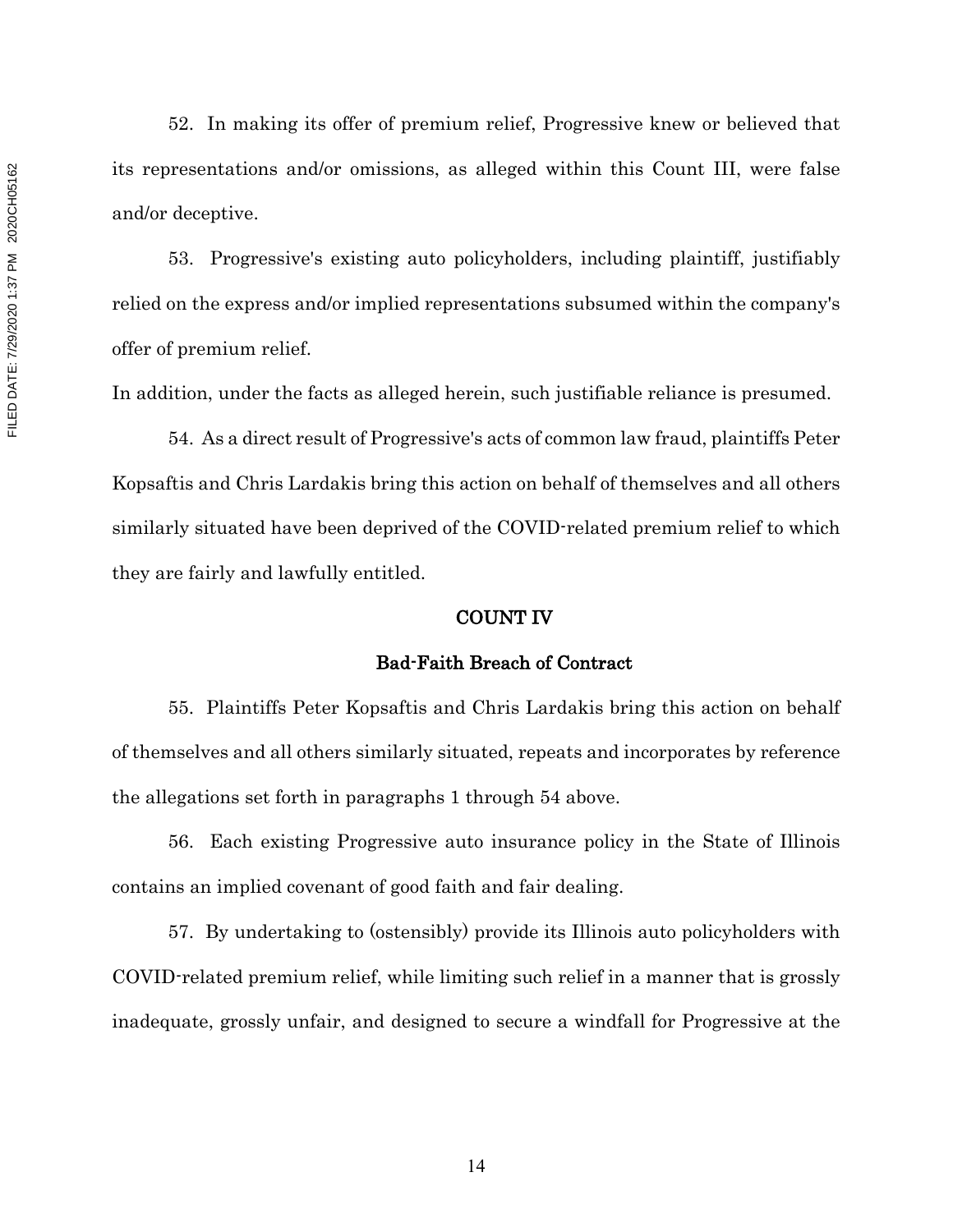expense of such policyholders, Progressive has breached the implied covenant of good faith and fair dealing contained within each such policyholder's Illinois auto policy.

58. As a direct result of Progressive's bad faith breach of contract, plaintiffs Peter Kopsaftis and Chris Lardakis bring this action on behalf of themselves and all others similarly situated have been deprived of the COVID-related premium relief to which they are fairly and lawfully entitled.

### COUNT V

#### Unjust Enrichment

59. Plaintiffs Peter Kopsaftis and Chris Lardakis bring this action on behalf of themselves and all others similarly situated, repeats and incorporates by reference the allegations set forth in paragraphs 1 through 58 above.

60. By engaging in the conduct alleged herein, Progressive has unjustly retained a benefit to the detriment of its existing Illinois auto policyholders. Progressive's retention of such benefit violates fundamental principles of justice, equity, and good conscience.

60. To the extent that Progressive's conduct as alleged herein is not governed by any express contract, plaintiffs Peter Kopsaftis and Chris Lardakis bring this action on behalf of themselves and all others similarly situated are properly entitled to recover from Progressive for Progressive's unjust enrichment in connection with its program of COVID-related premium relief.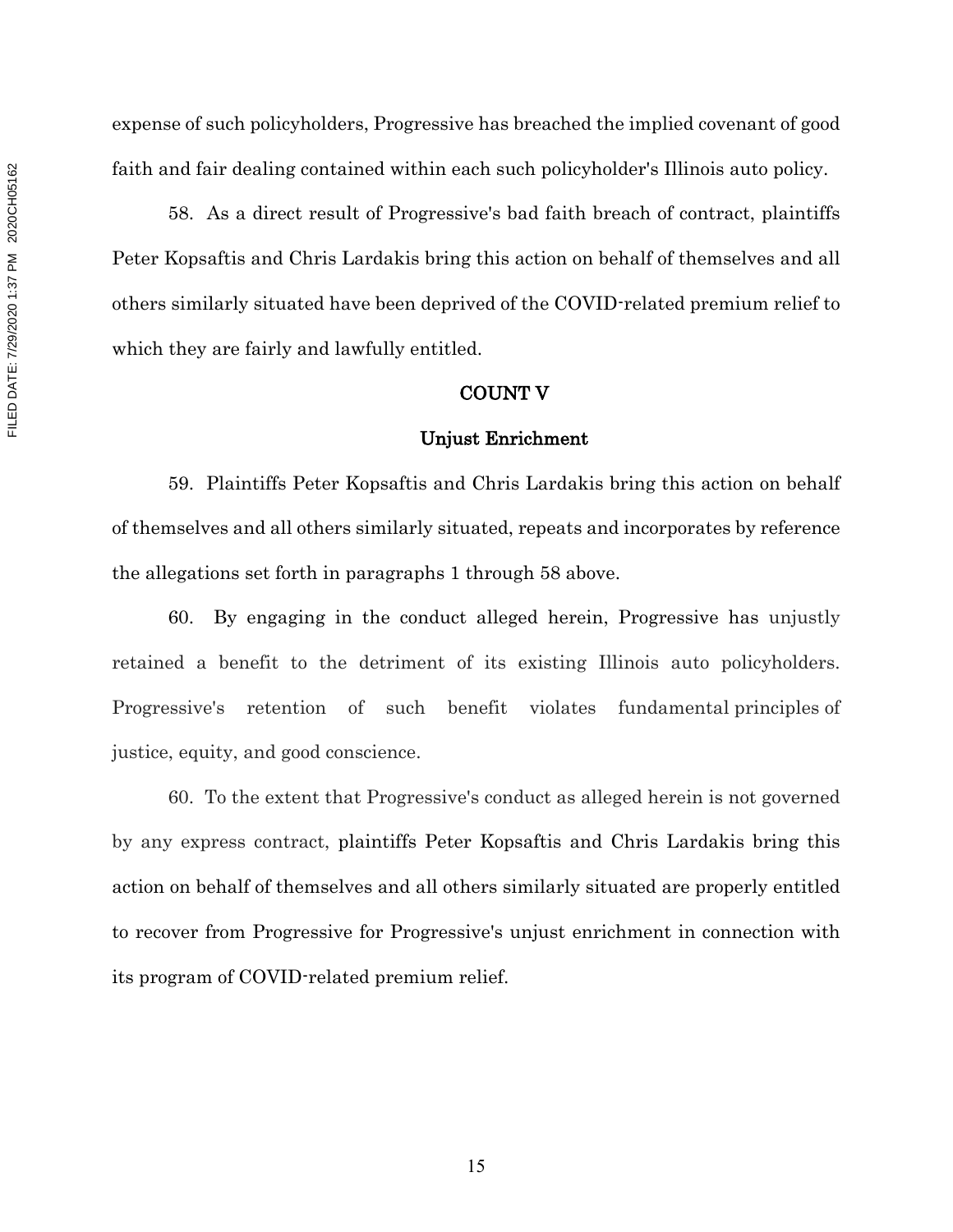WHEREFORE, Plaintiffs Peter Kopsaftis and Chris Lardakis bring this action on behalf of themselves and all others similarly situated respectfully request that this Court enter judgment as follows:

a. Entering an Order certifying the plaintiff class, appointing plaintiff as representative of that class, and appointing plaintiff's counsel to represent the class, all pursuant to ILCS 5/2-101 and 5/2-102;

b. Declaring the parties' rights, duties, status or other legal relations;

c. Entering the judicial declarations sought by this complaint;

d. Awarding compensatory damages to plaintiff and all others similarly situated for Progressive's acts of statutory consumer fraud and/or common law fraud;

f. Awarding compensatory damages to plaintiff and all others similarly situated for Progressive's bad-faith breach of contract;

g. Awarding compensatory damages to plaintiff and all others similarly situated for Progressive's unjust enrichment;

h. Awarding to plaintiff and all others similarly situated all costs of this action; and

i. Awarding such other and further relief as this Court deems just and appropriate.